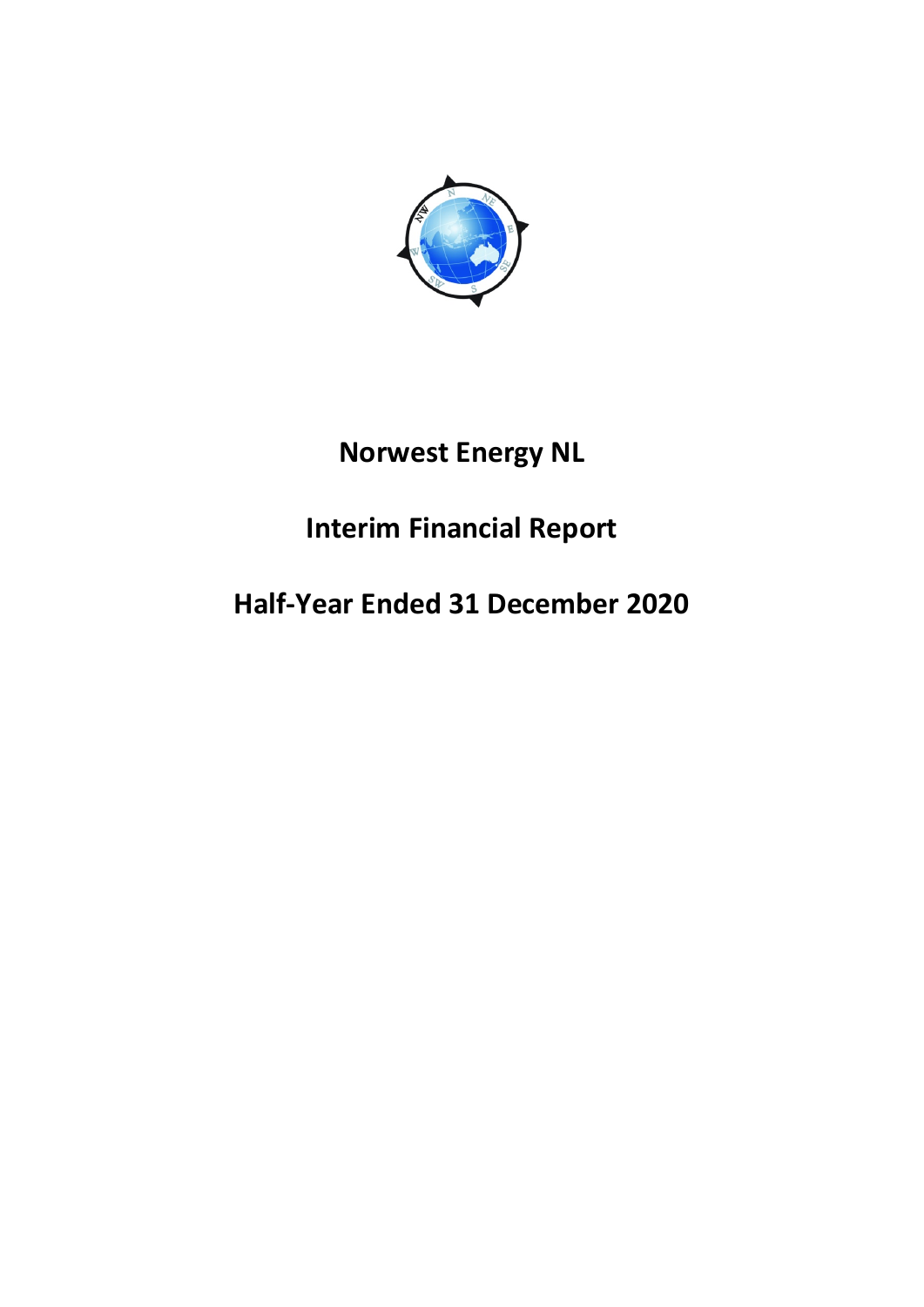#### **CONTENTS**

## **Interim Financial Report For the Half-Year Ended 31 December 2020**

| Directors' Report                                           | 3  |
|-------------------------------------------------------------|----|
| Auditors' Independence Declaration                          | 7  |
| Directors' Declaration                                      | 8  |
| Consolidated Interim Statement of Comprehensive Income      | 9  |
| Consolidated Interim Statement of Changes in Equity         | 10 |
| <b>Consolidated Interim Statement of Financial Position</b> | 11 |
| <b>Consolidated Interim Statement of Cash Flows</b>         | 12 |
| Notes to the Consolidated Interim Financial Statements      | 13 |
| Independent Auditors' Review Report                         | 18 |
|                                                             |    |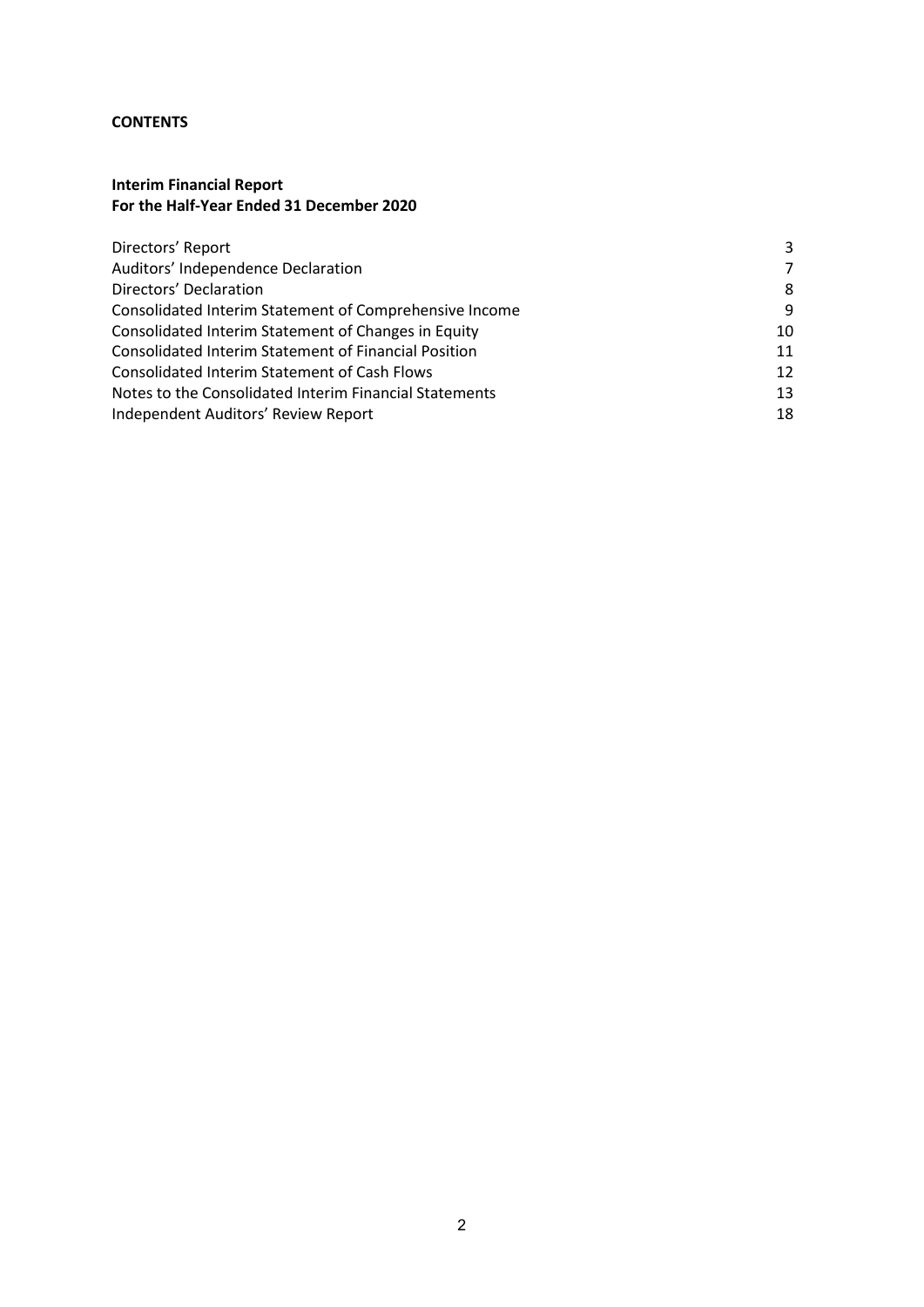# **Directors' Report 31 December 2020**

The Directors present their report together with the consolidated financial report of Norwest Energy NL ("Norwest" or "the Company") and its controlled entities ("Consolidated Entity" or "the Group") for the financial half-year ended 31 December 2020 and the independent review report thereon.

## **1. General Information**

## *Directors*

The names of the Company's Directors in office at any time during, or since the end of, the half-year are: Mr Ernest Anthony Myers (Non-Executive Chairman) Mr Iain Peter Smith (Managing Director) Mr Bruce Frederick William Clement (Non-Executive Director)

## *Principal Activities*

The principal activity of the Consolidated Entity during the course of the half-year was exploration for hydrocarbon resources. There have been no significant changes in the nature of the Group's principal activities during the financial half-year.

## **2. Review of Operations**

## **Operating Results**

The net loss of the Group for the half-year ended 31 December 2020 was \$305,705; 31 December 2019: \$5,938,657.

The main activities and highlights for the Group during the half-year comprised:

## **Operations**

## **EP368**

During the reporting period the EP368 Joint Venture prepared for drilling the Lockyer Deep-1 gas exploration well, situated on trend with the significant gas discoveries made at Waitsia, West Erregulla and Beharra Springs Deep. These discoveries have greatly enhanced the prospectivity of exploration permits EP368 and EP426 - in particular the West Erregulla discovery confirms that good quality Permian sandstone reservoirs are present to the east of the 2014 Waitsia gas find, and the Beharra Springs Deep discovery mitigates the primary geological risk for Lockyer Deep/North Erregulla Deep (i.e. the presence of lateral fault seal).

Preparations are under way to drill Lockyer Deep-1 during the period September to November 2021, at the northern culmination of the Lockyer Deep/North Erregulla Deep combination structure. The primary exploration targets are the Kingia and High Cliff Sandstones, below a depth of approximately 3,900 metres, with gross prospective resources of up to 1.12 Tcf gas and a Geological Chance of Success estimated at 38% (refer ASX announcement dated 20 December 2019).

Significant additional prospectivity is present within EP368, including the Greater Springy Creek oil prospect (gross, high case prospective resources up to 61 MMbbls oil, refer ASX announcement of 8 July 2019) and a variety of structural leads which are presently being progressed by reprocessing of seismic data.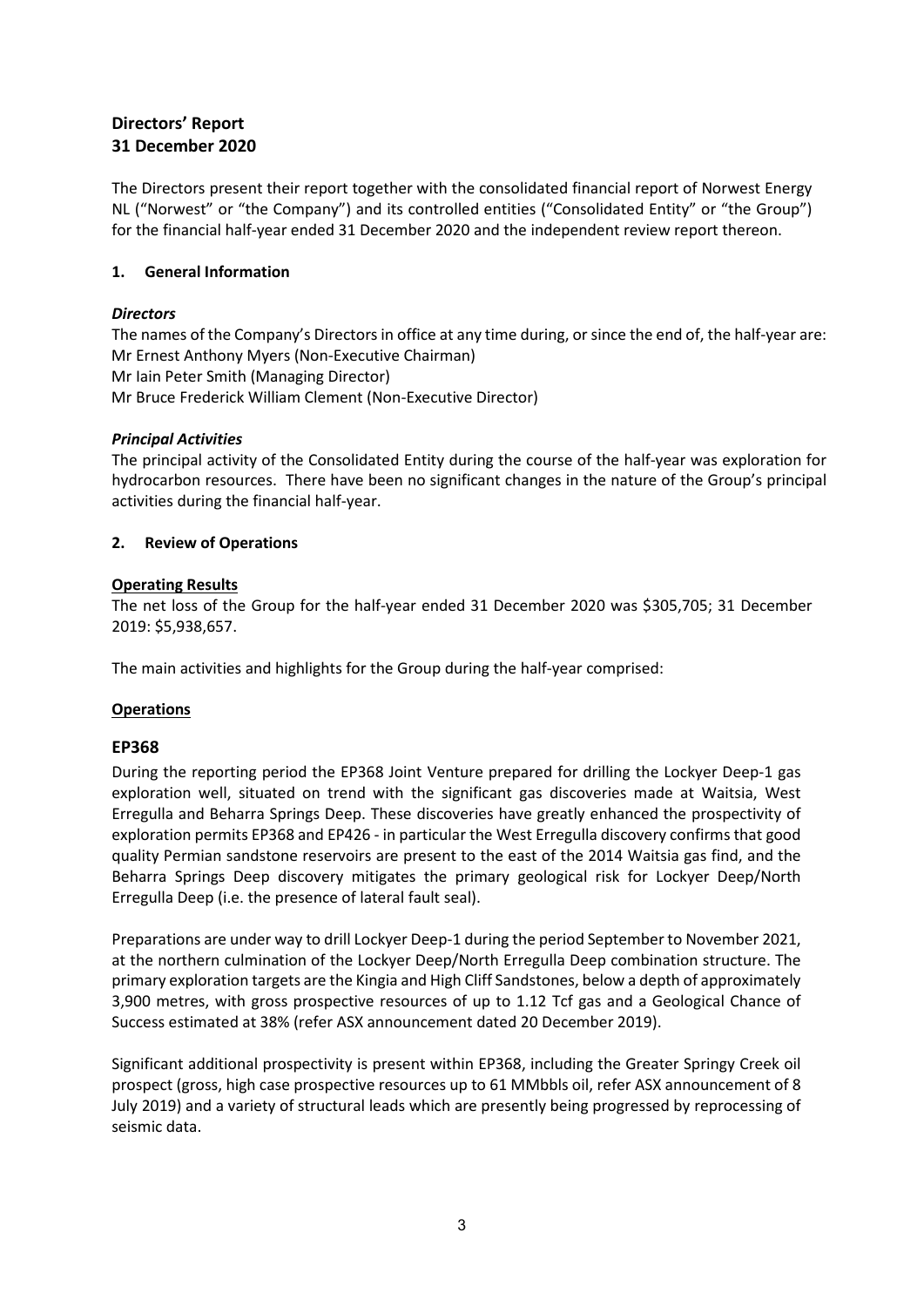| <b>EP368 Joint Venture</b>                   | <b>ASX</b><br>Code | Percentage<br><b>Interest</b> |
|----------------------------------------------|--------------------|-------------------------------|
| Mineral Resources via subsidiary, Empire Oil | ASX: MIN           | 80%                           |
| Company (WA) Limited) (Operator)             |                    |                               |
| Norwest (via subsidiary)                     | ASX: NWE           | 20%                           |

## **EP426**

During the year, the EP426 Joint Venture progressed its evaluation of the prospectivity of exploration permit EP426. As with EP368 the West Erregulla-2 gas discovery has greatly enhanced the prospectivity of the permit, which hosts the eastern extension of the North Erregulla Deep gas prospect in addition to a number of other exploration leads which are currently being progressed by reprocessing of legacy seismic data. The potential for significant volumes of gas to be hosted within the North Erregulla Deep structure will be tested by the Lockyer Deep-1 exploration well in EP368.

| <b>EP426 Joint Venture</b>                    | <b>ASX</b><br>Code | Percentage<br><b>Interest</b> |
|-----------------------------------------------|--------------------|-------------------------------|
| Mineral Resources (via subsidiary, Empire Oil | ASX: MIN           | 77.78%                        |
| Company (WA) Limited) (Operator)              |                    |                               |
| Norwest (via subsidiary)                      | ASX: NWE           | 22.22%                        |

## **TP/15**

The 40km2 Xanadu 3D Transition Zone seismic survey was completed in July 2019 and was designed to fully delineate the 2017 Xanadu-1 oil discovery, focusing on the northern updip region, and the southern downdip region extending out to the western flank of the structure. The Xanadu discovery was drilled based on very limited 2D seismic coverage, insufficient to provide the high-resolution subsurface model required to guide future appraisal drilling.

The Xanadu structural model has been substantially revised based upon the 3D seismic data. In particular the fault geometry that defines the updip structure has changed such that the updip area to the north of the Xanadu-1 well intersection is reduced and commerciality of the updip resource is regarded as marginal, with appraisal drilling not warranted.

The TP/15 Joint Venture has re-evaluated the permit's prospectivity in light of the gas discoveries which have been made onshore in recent years within Permian sandstone reservoirs, and has identified the large Texel prospect, which offers potential for oil to be accumulated within the Irwin River Coal Measures and the Kingia/High Cliff Sandstones. Additional 2D seismic data is required to mature this prospect for drilling, and the Joint Venture has received approval from the Department of Mines, Industry Regulation & Safety (DMIRS) to replace the year three appraisal well work commitment with geological studies and seismic feasibility studies.

| TP/15 Joint Venture                           | <b>ASX</b><br>Code | Percentage<br><b>Interest</b> |
|-----------------------------------------------|--------------------|-------------------------------|
| Norwest (via subsidiary) (Operator)           | ASX: NWE           | 25%                           |
| Triangle (Global) Energy Ltd (via subsidiary) | ASX: TEG           | 45%                           |
| 3C Group IC Limited (via subsidiaries)        |                    | 30%                           |

## **EP413**

Norwest Energy is Operator of exploration permit EP413, within which the Arrowsmith-2 well proved up a significant unconventional contingent gas resource. To progress the Arrowsmith discovery a further well is required, with a lateral section subject to hydraulic fracturing. Operations have been on hold during the reporting period, due to the Western Australian state government scientific inquiry into hydraulic fracture stimulation. The inquiry panel handed its findings to the State Government on 12<sup>th</sup> September 2018, and the State Government lifted the moratorium on hydraulic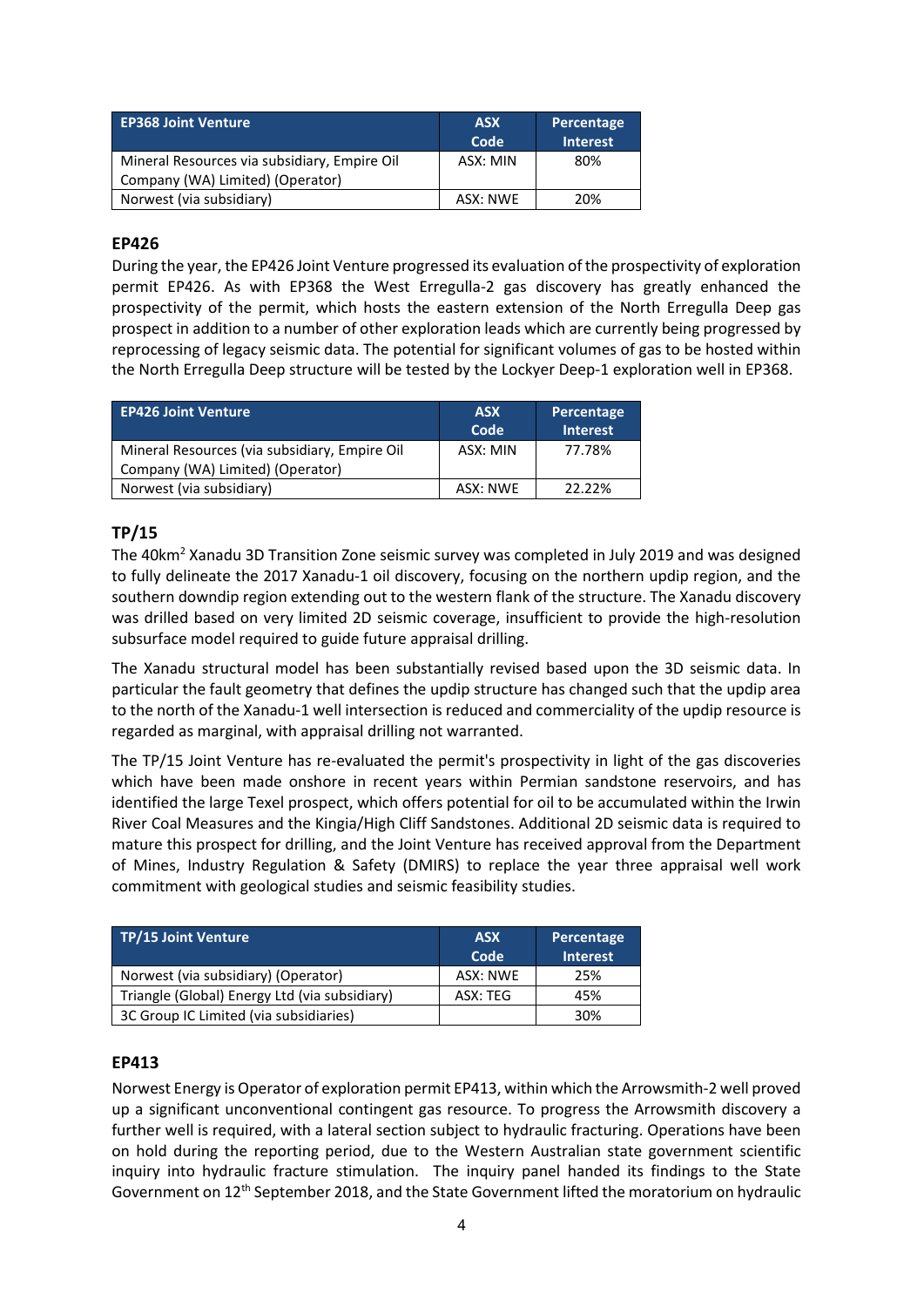fracturing. However, state legislation is still required before hydraulic fracturing can proceed within EP413, and Norwest has received a further suspension/extension of the permit work program commitments while progressing discussions with a number of third parties that have expressed interest in the permit.

| <b>EP413 Joint Venture</b>          | <b>ASX</b><br>Code | Percentage<br><b>Interest</b> |
|-------------------------------------|--------------------|-------------------------------|
| Norwest (via subsidiary) (Operator) | <b>ASX: NWE</b>    | 27.945%                       |
| Mitsui & Co Ltd                     |                    | 44.252%                       |
| <b>Bharat PetroResources Ltd</b>    |                    | 27.803%                       |

| <b>Norwest Tenement Interests</b>        |                 |                       |              |             |
|------------------------------------------|-----------------|-----------------------|--------------|-------------|
| <b>Permit</b>                            | <b>Location</b> | <b>Type of Permit</b> | Area (100%)  | Norwest (%) |
| <b>NORTHERN PERTH BASIN</b>              |                 |                       |              |             |
| <b>EP368</b>                             | Perth Basin, WA | Onshore               | 600.3 $km^2$ | 20%         |
| <b>EP426</b>                             | Perth Basin, WA | Onshore               | 1,197 $km^2$ | 22.22%      |
| <b>EP413</b>                             | Perth Basin, WA | Onshore               | 508.3 $km^2$ | 27.945%     |
| TP/15                                    | Perth Basin, WA | Offshore              | 352.0 $km^2$ | 25%         |
| <b>TOTAL AREA NET TO NORWEST 616 KM2</b> |                 |                       |              |             |

## **Corporate**

#### *Issued capital*

Issued capital at 31 December 2020:

- Ordinary shares 4,734,467,074 shares
- Listed Options 726,187,131 options
- Unlisted options 156,000,000 options

#### **3. Other items**

#### *COVID-19*

The main effect of the pandemic for the Company has been a delay in drilling the Lockyer Deep-1 gas exploration well, due to the fact that the planned mobilisation of a second drilling rig to the Perth Basin was postponed by another Operator. That Operator's decision to postpone mobilisation was due to a deferral of capital expenditure because of a significant drop in global oil prices on the back of weakened global demand. Otherwise the impact of the COVID-19 pandemic upon the Company's operations has been limited, due to the fact that there has been only minor operational activity since the onset of the pandemic in Western Australia. During the period March to December 2020 the Company implemented precautionary measures to protect its personnel, including the ability to work remotely whenever necessary.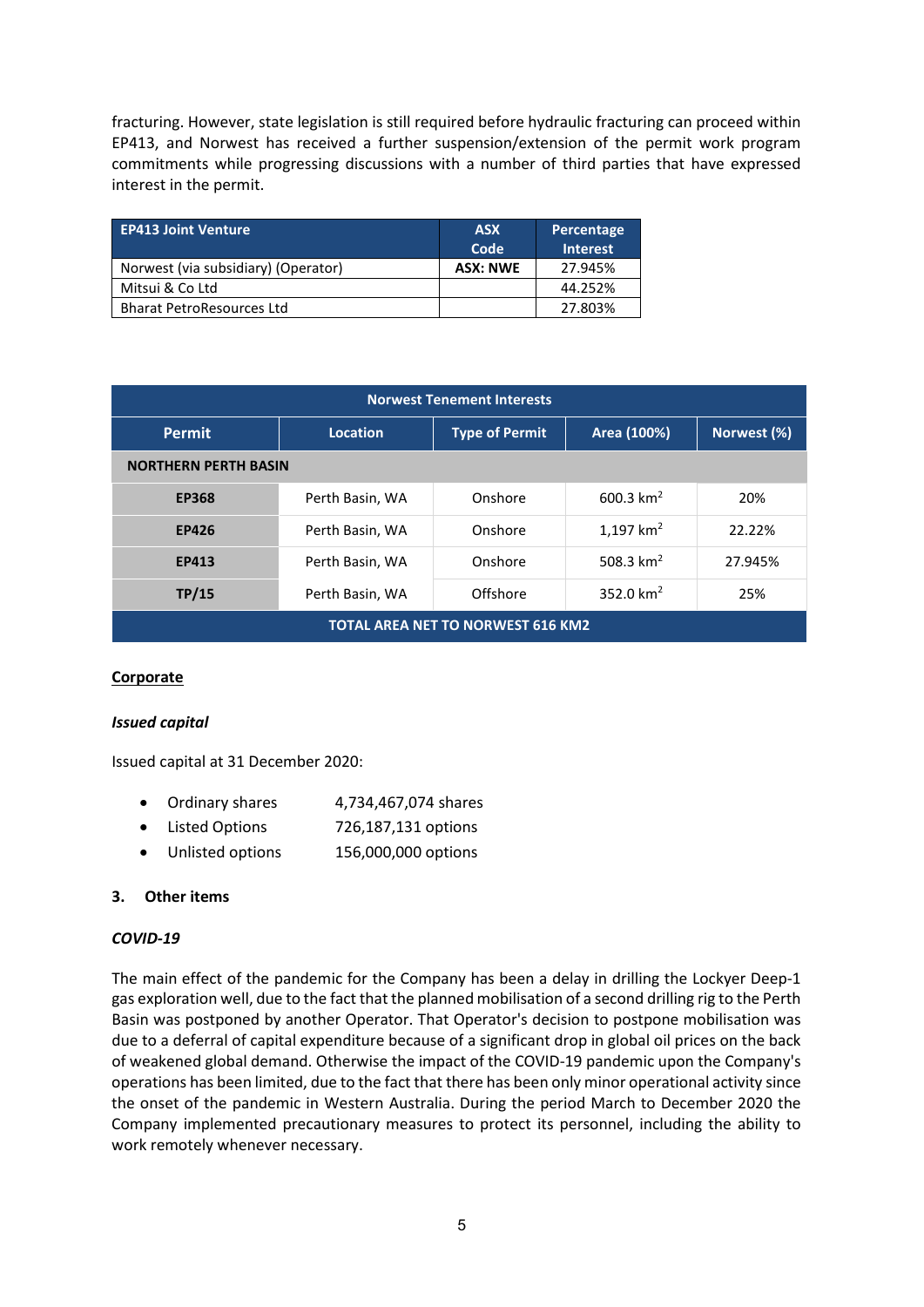### *Significant Changes In State of Affairs*

No significant changes in the Group's state of affairs occurred during the half-year.

#### *Subsequent Events*

#### **Capital Raising**

During January 2021 the Company completed a capital raising. The Company received proceeds of \$2,033,858, before costs.

#### *Lead Auditors' Independence Declaration under section 307C of the Corporations Act 2001*

The lead auditors' independence declaration for the half-year ended 31 December 2020 is set out on page 7 and forms part of the Directors Report for the six months ended 31 December 2020.

Signed in accordance with a resolution of the Directors, pursuant to section 306(3)(a) of the Corporations Act 2001.

 $10 - 10$ 

………………………….. Iain Smith Managing Director

Perth 12th March 2021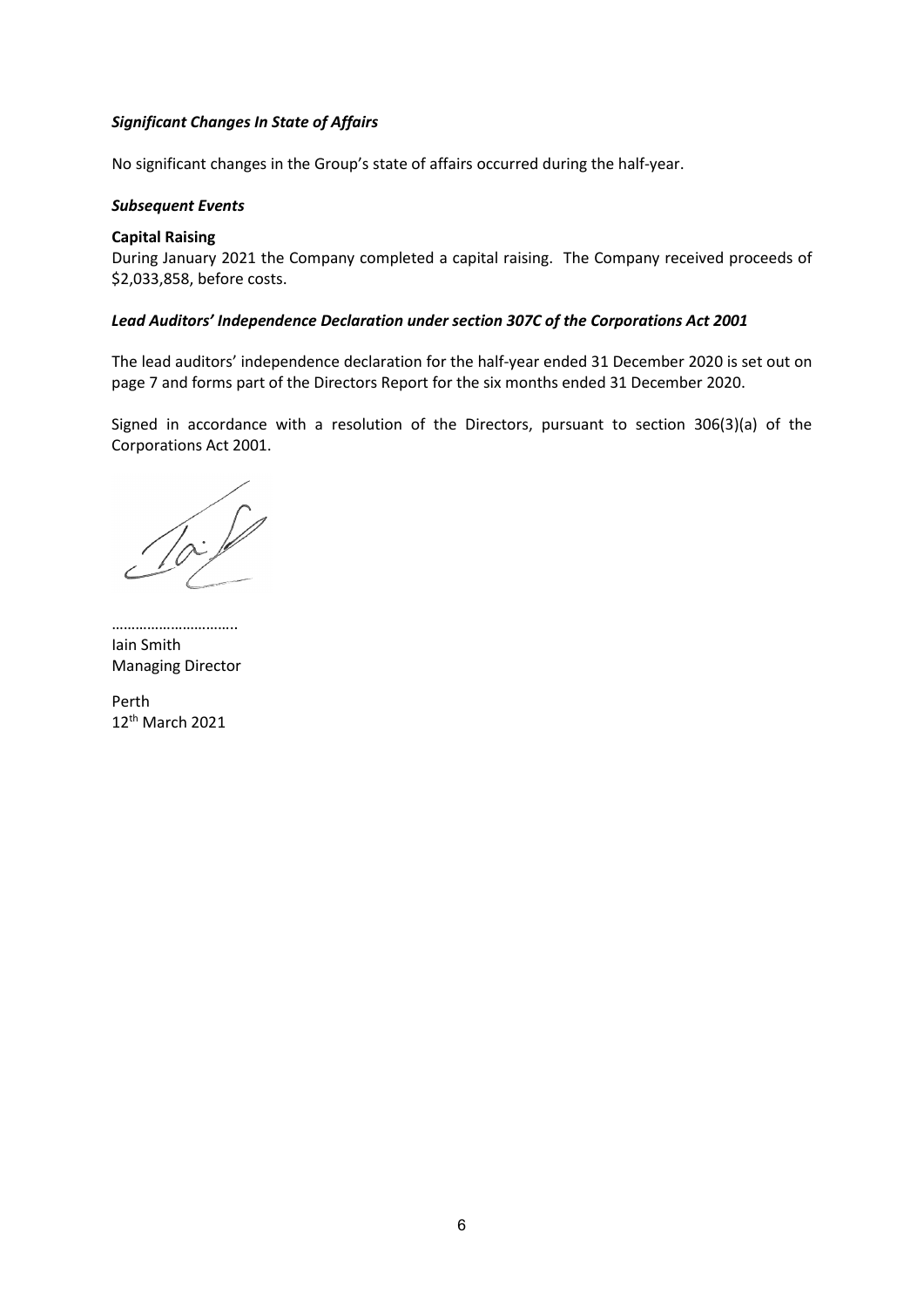

Level 1, Lincoln House, 4 Ventnor Avenue, West Perth WA 6005 P.O. Box 8716, Perth Business Centre WA 6849 Phone (08) 9486 7094 www.rothsayresources.com.au

#### **AUDITOR'S INDEPENDENCE DECLARATION UNDER SECTION 307C OF THE**  *CORPORATIONS ACT 2001*

**As lead auditor of the review of Norwest Energy NL for the half-year ended 31 December 2020, I declare that, to the best of my knowledge and belief, there have been:**

- **no contraventions of the auditor independence requirements of the** *Corporations Act 2001* **in relation to the review; and**
- **no contraventions of any applicable code of professional conduct in relation to the review.**

**This declaration is in respect of Norwest Energy NL and the entities it controlled during the half-year.**

**Rothsay Auditing**

**Daniel Dalla Partner**

**12 March 2021**

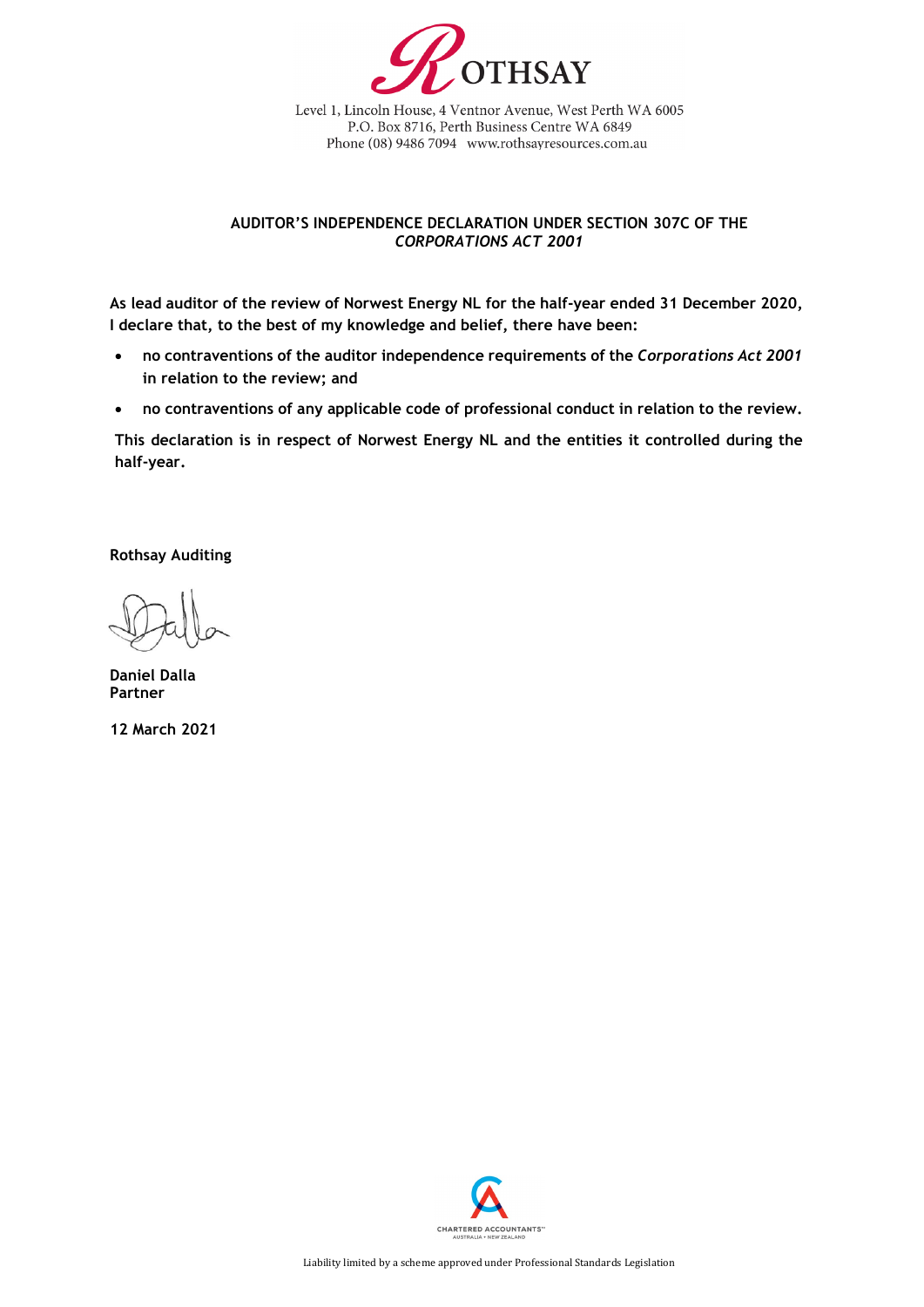#### **Directors' Declaration**

In the opinion of the Directors of Norwest Energy NL (the Company):

- 1. the financial statements and notes are in accordance with the Corporations Act 2001 including:
	- (a) complying with Australian Accounting Standard AASB 134 Interim Financial Reporting and the Corporations Regulations 2001; and
	- (b) giving a true and fair view of the financial position of the Consolidated Entity as at 31 December 2020 and of its performance for the six-month period ended on that date; and
- 2. there are reasonable grounds to believe that the Company will be able to pay its debts as and when they become due and payable.

This declaration is made in accordance with a resolution of the Board of Directors.

…………………………… Iain Smith Managing Director

Perth 12th March 2021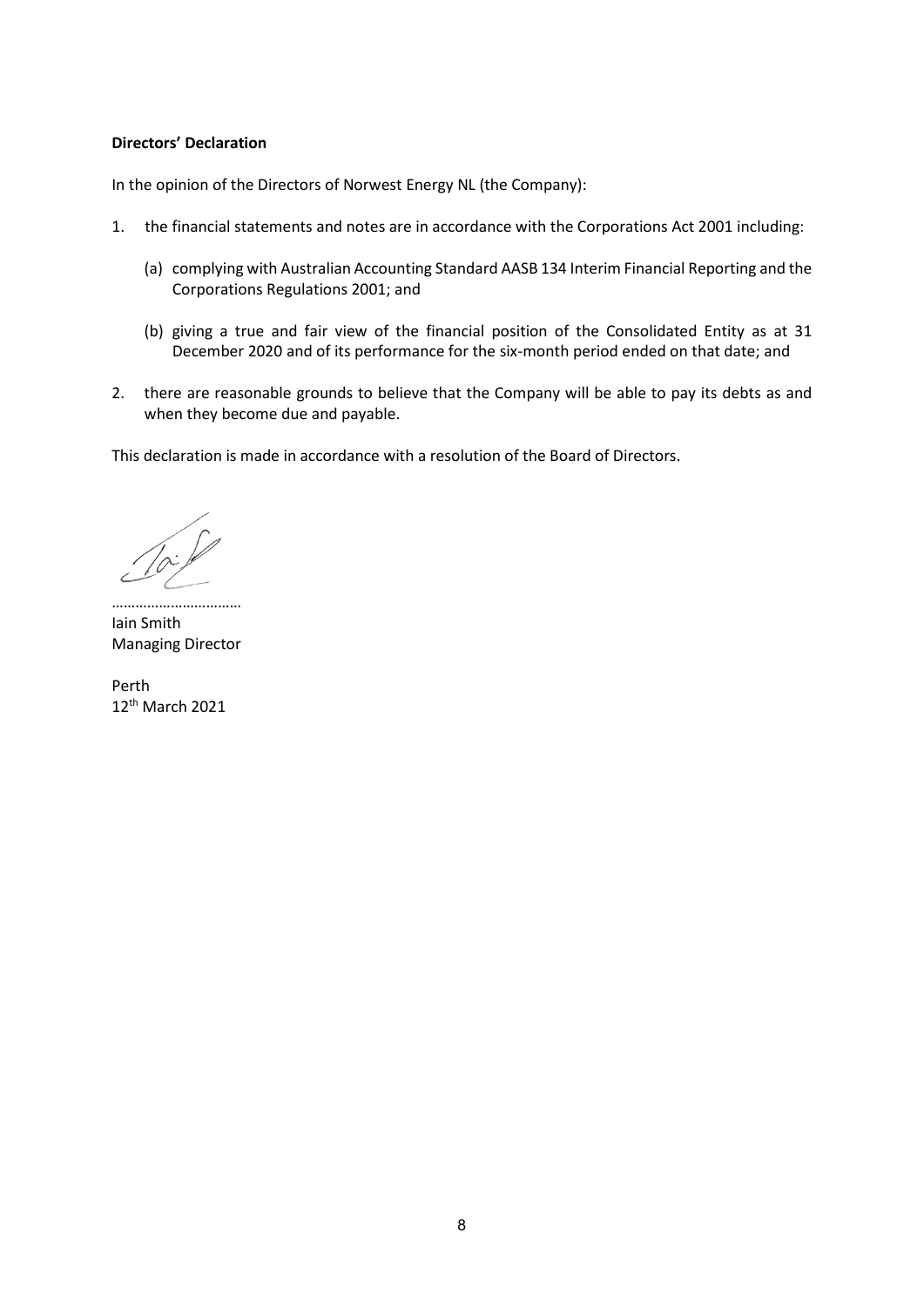## **Consolidated Interim Statement of Comprehensive Income For the Half-Year Ended 31 December 2020**

|                                                | <b>Note</b> | 31 December<br>2020<br>\$ | 31 December<br>2019<br>\$ |
|------------------------------------------------|-------------|---------------------------|---------------------------|
| <b>Continuing Operations</b>                   |             |                           |                           |
| <b>Production Income</b>                       |             |                           | 2,537                     |
| Financing income                               |             | 219                       | 854                       |
| Sale of Interest in Permit L14                 |             |                           | 700,000                   |
| Joint Venture overhead fees                    |             | 36,862                    | 89,980                    |
| Depreciation expense                           |             | (41, 041)                 | (1,507)                   |
| Directors' remuneration                        |             | (40, 438)                 | (83,000)                  |
| Personnel expenses                             |             | (328, 612)                | (502, 925)                |
| Personnel & overhead recovery                  |             | 34,375                    | 52,606                    |
| <b>Professional fees</b>                       |             | (48, 484)                 | (41, 573)                 |
| Other expenses                                 |             | (149, 898)                | (290, 859)                |
| <b>Government Stimulus Payments</b>            |             | 68,141                    |                           |
| <b>R&amp;D Tax Incentive Rebate</b>            |             | 174,278                   |                           |
| Provision for Abandonment and Restoration      |             |                           | (233, 776)                |
| Write down of Exploration and Development      |             | (11, 107)                 | (5,630,994)               |
| Net loss for the year                          |             | (305,705)                 | (5,938,657)               |
|                                                |             |                           |                           |
| <b>Total Comprehensive Loss for the Period</b> |             | (305, 705)                | (5,938,657)               |
|                                                |             |                           |                           |
| Basic loss per share (cents per share)         |             | (0.01)                    | (0.01)                    |
| Diluted loss per share (cents per share)       |             | (0.01)                    | (0.01)                    |

The Consolidated Interim Statement of Comprehensive Income is to be read in conjunction with the notes to the interim financial statements set out on pages 13 to 17.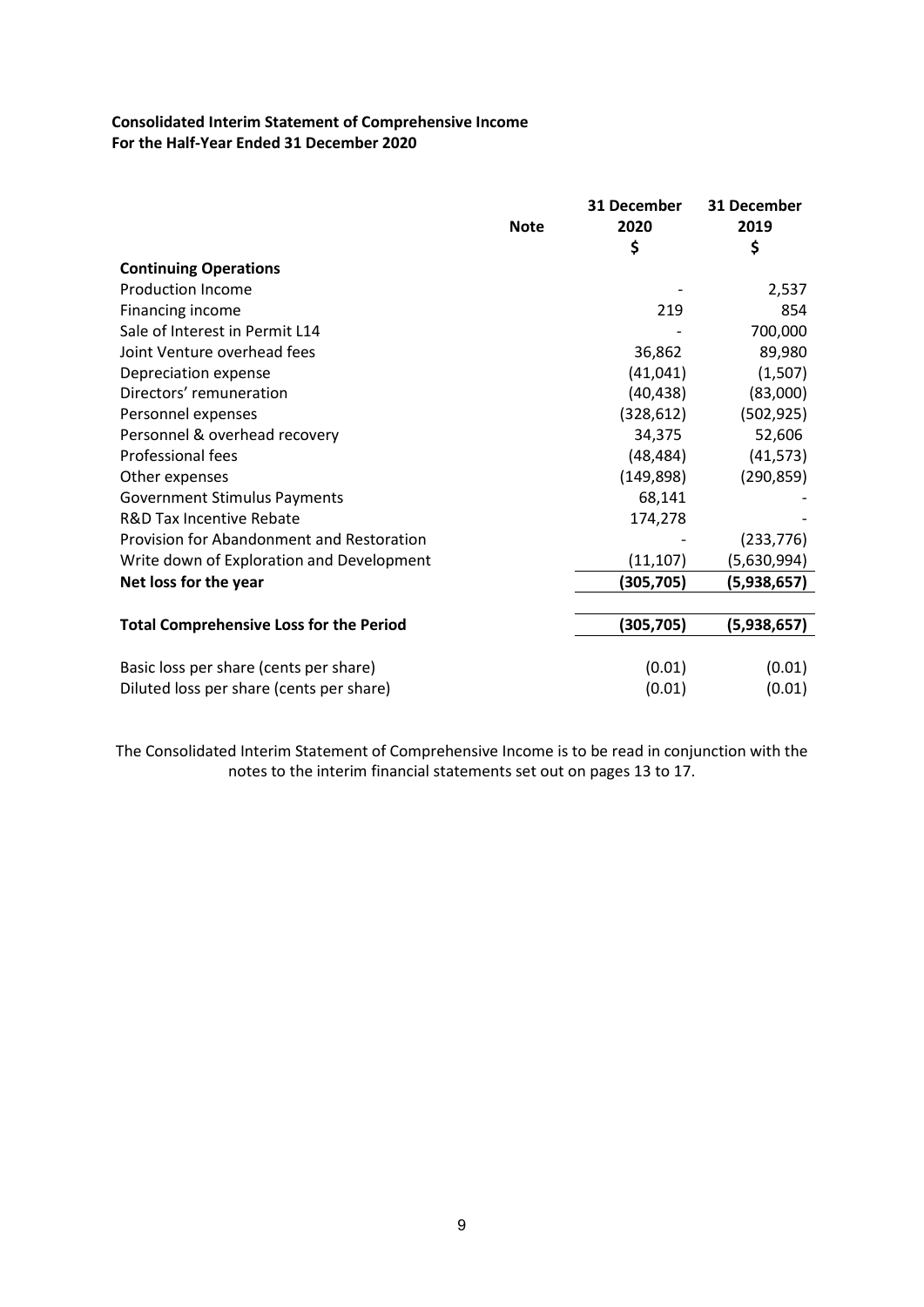## **Consolidated Interim Statement of Changes in Equity For the Half-Year Ended 31 December 2020**

| <b>Consolidated</b>                           | <b>Contributed</b><br><b>Equity</b> | <b>Share Based</b><br>Payment<br><b>Reserve</b> | Accumulated<br><b>Losses</b> | Total<br><b>Equity</b>  |
|-----------------------------------------------|-------------------------------------|-------------------------------------------------|------------------------------|-------------------------|
|                                               | \$                                  | \$                                              | \$                           | \$                      |
| Balance at 1 July 2020<br>Loss for the period | 63,920,369                          | 320,000                                         | (61, 113, 196)<br>(305, 705) | 3,127,173<br>(305, 705) |
| Shares issued (net of costs)                  |                                     |                                                 |                              |                         |
| Share options granted                         |                                     |                                                 |                              |                         |
| <b>Balance at 31 December 2020</b>            | 63,920,369                          | 320,000                                         | (61, 418, 901)               | 2,821,468               |
|                                               |                                     |                                                 |                              |                         |
| Balance at 1 July 2019                        | 59,645,137                          | 10,400                                          | (53, 266, 995)               | 6,388,542               |
| Loss for the period                           |                                     |                                                 | (5,938,657)                  | (5,938,657)             |
| Shares issued (net of costs)                  | 2,990,822                           |                                                 |                              | 2,990,822               |
| Share options expired/exercised               |                                     | 320,000                                         |                              | 320,000                 |
| <b>Balance at 31 December 2019</b>            | 62,635,959                          | 330,400                                         | (59,205,652)                 | 3,760,707               |

The Consolidated Interim Statement of Changes in Equity is to be read in conjunction with the notes to the interim financial statements set out on pages 13 to 17.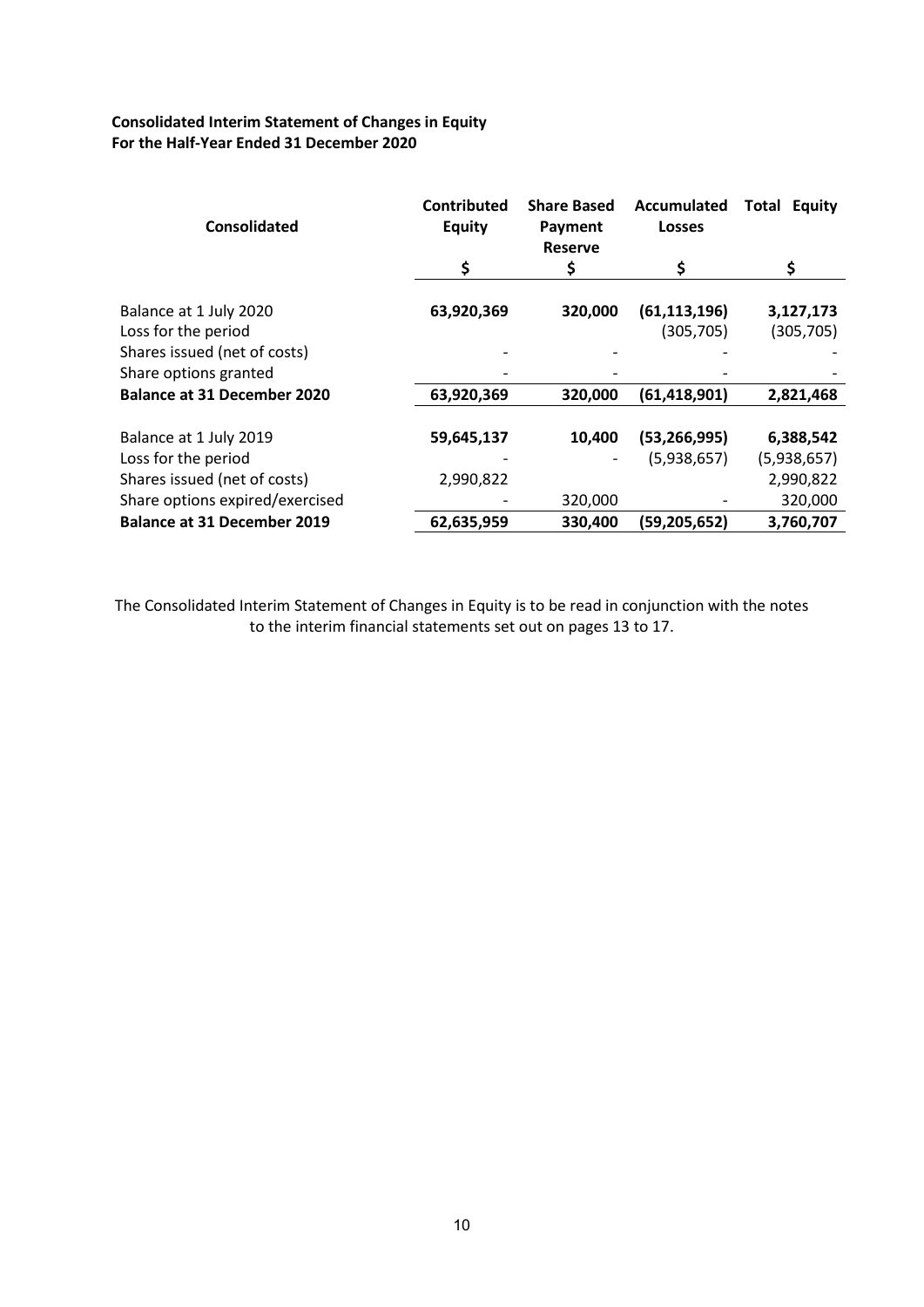## **Consolidated Interim Statement of Financial Position As at 31 December 2020**

|                                                  | <b>Note</b> | 31 December<br>2020 | 30 June<br>2020 |
|--------------------------------------------------|-------------|---------------------|-----------------|
|                                                  |             | \$                  | \$              |
| <b>ASSETS</b>                                    |             |                     |                 |
| <b>Current assets</b>                            |             |                     |                 |
| Cash and cash equivalents                        |             | 2,628,884           | 3,054,835       |
| Trade and other receivables                      |             | 71,246              | 30,697          |
| <b>Total current assets</b>                      |             | 2,700,130           | 3,085,532       |
| <b>Non-current assets</b>                        |             |                     |                 |
| Property, plant and equipment                    |             | 3,326               | 6,422           |
| Deferred exploration, evaluation and development | 3           | 646,162             | 408,677         |
| Right of use asset                               |             | 120,158             | 158,103         |
| <b>Total non-current assets</b>                  |             | 769,646             | 573,202         |
| <b>TOTAL ASSETS</b>                              |             | 3,469,776           | 3,658,734       |
| <b>LIABILITIES</b><br><b>Current liabilities</b> |             |                     |                 |
| Trade and other payables                         |             | 230,797             | 77,523          |
| <b>Employee entitlements</b>                     |             | 5,658               | 5,037           |
| Lease liabilities                                |             | 78,218              | 78,219          |
| <b>Total current liabilities</b>                 |             | 314,673             | 160,779         |
| <b>Non-current liabilities</b>                   |             |                     |                 |
| Provision for long service leave                 |             | 12,530              | 11,259          |
| Provision for restoration                        |             | 275,000             | 275,000         |
| Lease liabilities                                |             | 46,105              | 84,523          |
| <b>Total non-current liabilities</b>             |             | 333,635             | 370,782         |
| <b>TOTAL LIABILITIES</b>                         |             | 648,308             | 531,561         |
| <b>NET ASSETS</b>                                |             | 2,821,468           | 3,127,173       |
|                                                  |             |                     |                 |
| <b>EQUITY</b><br>Issued capital                  | 4           | 63,920,369          | 63,920,369      |
| Reserves                                         | 5           | 320,000             | 320,000         |
| <b>Accumulated losses</b>                        |             | (61, 418, 901)      | (61, 113, 196)  |
| <b>TOTAL EQUITY</b>                              |             | 2,821,468           | 3,127,173       |

The Consolidated Interim Statement of Financial Position is to be read in conjunction with the notes to the interim financial statements set out on pages 13 to 17.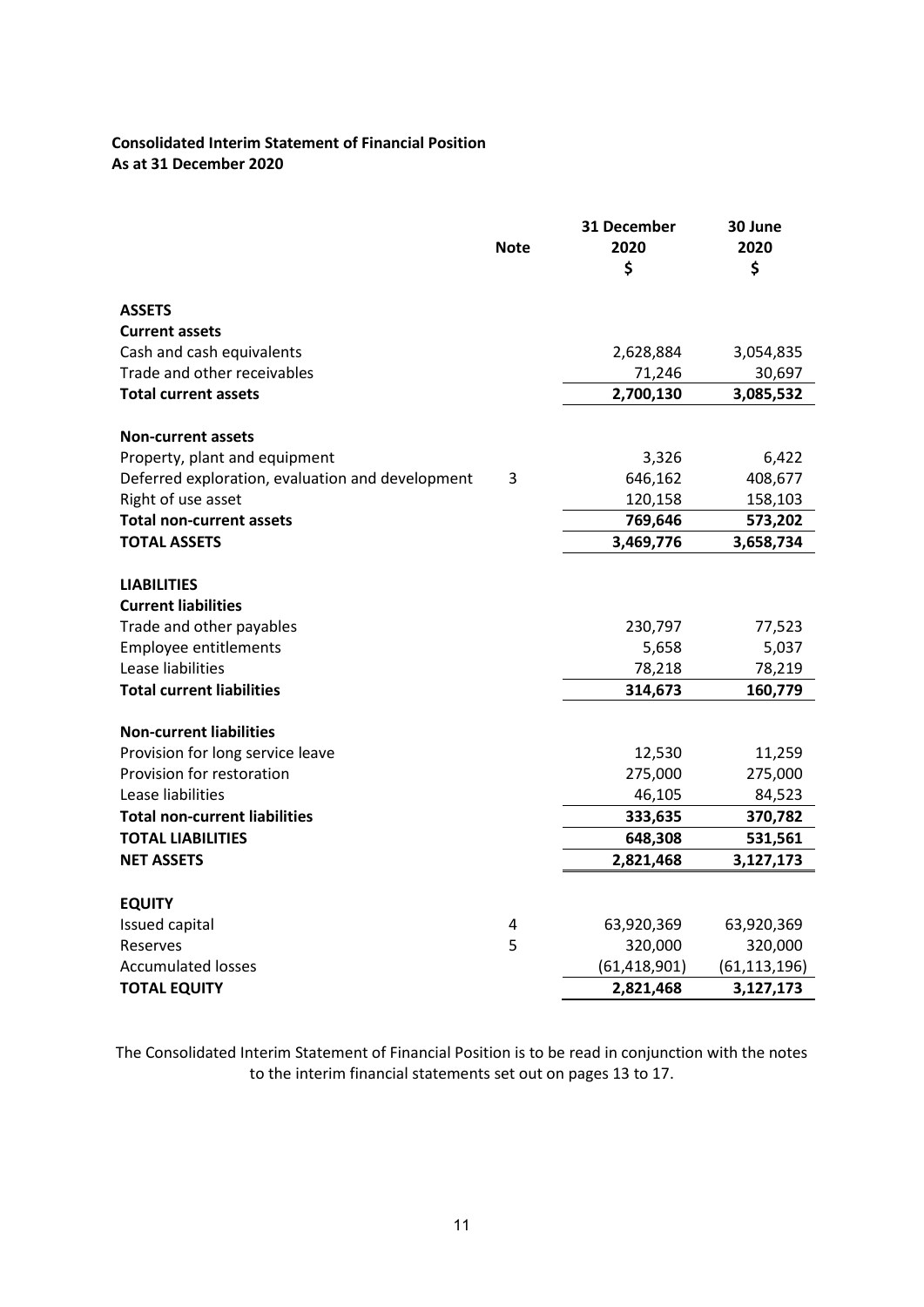## **Consolidated Interim Statement of Cash Flows For the Half-Year Ended 31 December 2020**

|                                                              | 31 December<br>2020<br>\$ | 31 December<br>2019<br>\$ |
|--------------------------------------------------------------|---------------------------|---------------------------|
|                                                              |                           |                           |
| Cash flows from operating activities:                        |                           |                           |
| Cash payments to suppliers and employees<br><b>Oil Sales</b> | (456, 857)                | (573, 859)<br>2,537       |
| Interest received                                            | 219                       | 854                       |
| <b>Government Stimulus Payments</b>                          | 68,141                    |                           |
| <b>R&amp;D Tax Incentive Rebate</b>                          | 174,278                   |                           |
| Joint Venture overhead fees                                  | 36,862                    | 89,980                    |
| Net cash from operating activities                           | (177,357)                 | (480,488)                 |
|                                                              |                           |                           |
| Cash flows from investing activities:                        |                           |                           |
| Proceeds from Sale of Production Assets                      |                           | 70,000                    |
| Expenditure on oil & gas interests                           | (248,594)                 | (799,295)                 |
| Net cash used in investing activities                        | (248,594)                 | (729,295)                 |
| <b>Cash flows from financing activities:</b>                 |                           |                           |
| Proceeds from Convertible Note                               |                           | 250,000                   |
| Proceeds from the issue of share capital                     |                           | 3,146,436                 |
| Costs of issue of Share Capital                              |                           | (155, 614)                |
| Net cash from financing activities                           |                           | 3,240,822                 |
| Net (decrease)/increase in cash and cash equivalents         | (425, 951)                | 2,031,039                 |
| Cash and cash equivalents at 1 July                          | 3,054,835                 | 553,250                   |
| Cash and cash equivalents at 31 December                     | 2,628,884                 | 2,584,289                 |

The Consolidated Interim Statement of Cash Flows is to be read in conjunction with the notes to the interim financial statements set out on pages 13 to 17.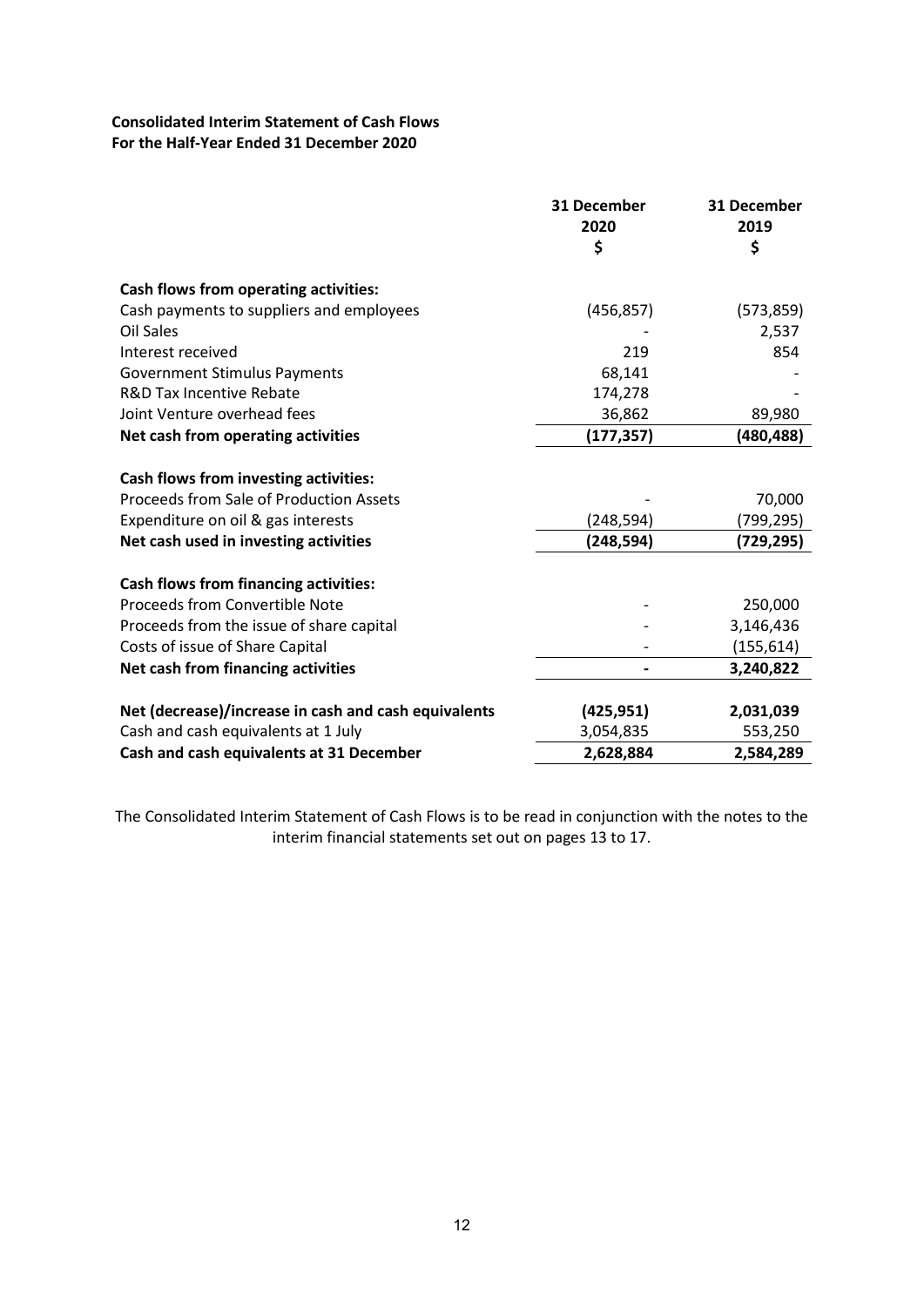## **1. Basis of Preparation**

This general purpose financial report for the half-year ended 31 December 2020 has been prepared in accordance with Accounting Standard AASB 134: *Interim Financial Reporting* and the Corporations Act 2001. Compliance with AASB 134 ensures compliance with International Financial Reporting Standard IAS 34: *Interim Financial Reporting*.

The financial statements have been prepared on an accruals basis and are based on historical cost except for share based payments, which have been measured at fair value. All amounts are presented in Australian dollars.

This half-year financial report does not include all the notes of the type normally included in an annual financial report. Accordingly, this report should be read in conjunction with the annual report of Norwest Energy NL for the year ended 30 June 2020 and public announcements made by Norwest Energy NL and its controlled entities during the half-year period in accordance with any continuous disclosure obligations arising under the Corporations Act 2001.

The accounting policies and methods of computation adopted in the preparation of the consolidated half-year financial report are consistent with those adopted and disclosed in the Company's annual financial report for the year ended 30 June 2020.

## **Going concern**

The ability of the Consolidated Entity to continue as a going concern is dependent on it being able to raise additional funds as required in order for it to meet ongoing commitments in the Perth Basin and for working capital. These commitments are detailed in note 6.

The Directors believe that they will be able to raise additional capital through either one or a combination of capital raisings, a farm-in, or a sale of assets. The Group has a history of being able to raise equity as required and as such the Directors believe that the Consolidated Entity will continue as a going concern. As a result, the financial statements have been prepared on a going concern basis of accounting, which contemplates the continuity of normal business activity and the Group being able to realise its assets and the settlement of its liabilities in the ordinary course of business.

No adjustments have been made as to the recoverability and classification of recorded asset amounts or to the amounts and classification of liabilities that might be necessary should the entity not continue as a going concern.

As at 31 December 2020, the Group had cash available of \$2,628,884.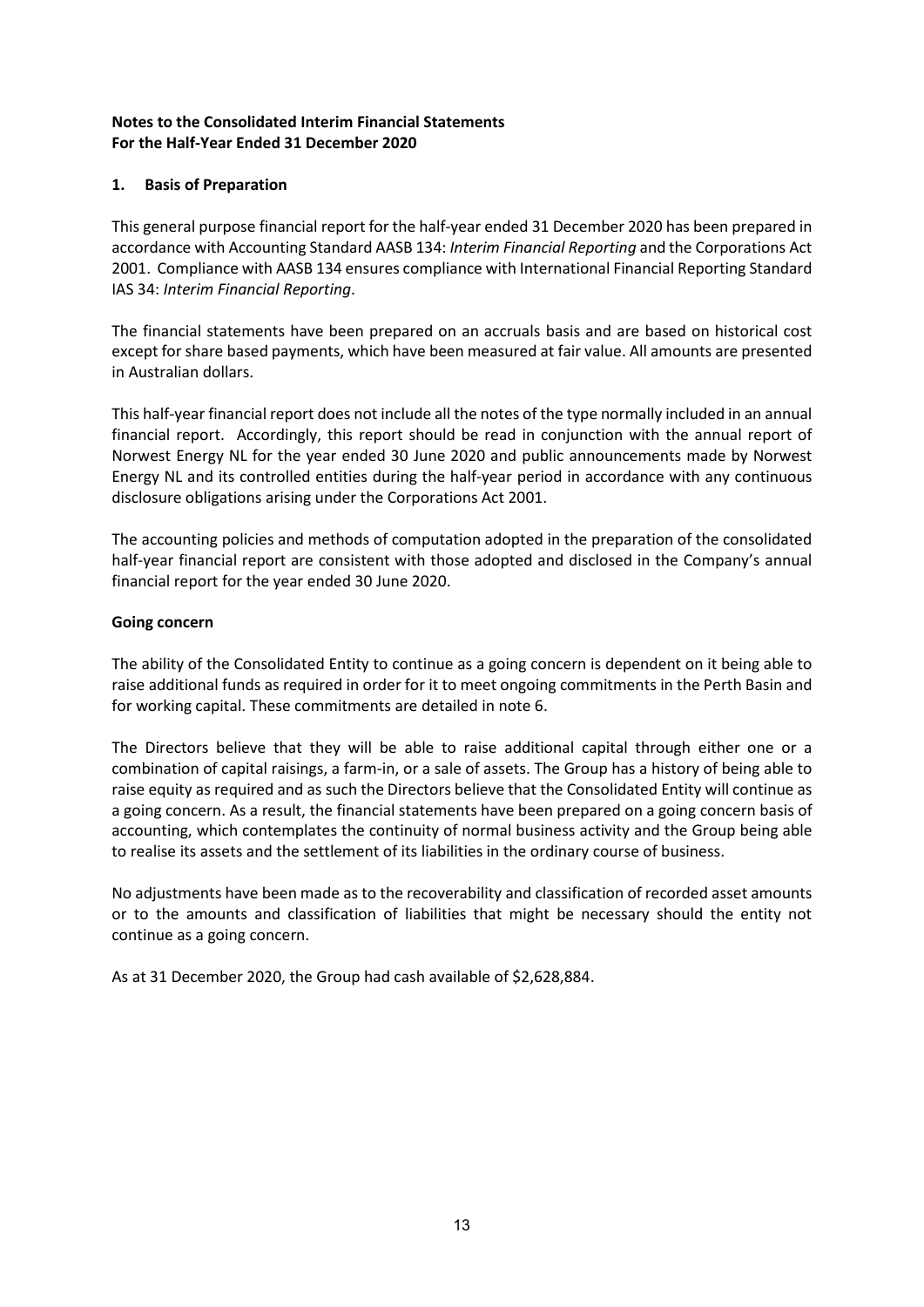## **1. Basis of Preparation (continued)**

#### **New Standards, Interpretations and Amendments**

In the half-year ended 31 December 2020, the Group has reviewed all of the new and revised Standards and Interpretations issued by the AASB that are relevant to its operations and effective for annual reporting periods beginning on or after 1 July 2020.

It has been determined that there is no material impact of the new and revised Standards and Interpretations on the financial position or performance of the Group.

#### **Impact of standards issued but not yet applied by the Group**

The Group has also reviewed all new Standards and Interpretations that have been issued but are not yet effective for the half-year ended 31 December 2020. As a result of this review the Directors have determined that there is no impact, material or otherwise, of the new and revised Standards and Interpretations on its business and, therefore, no change necessary to Group accounting policies.

#### **2. Segment Reporting**

The economic entity operates predominately in the exploration industry in Australia and internal reporting is conducted on an entity wide basis. As such, segment information is presented on the same basis as that used for internal reporting purposes provided to the chief operating decision maker. The chief operating decision maker has been identified as the Board of Directors who make strategic decisions.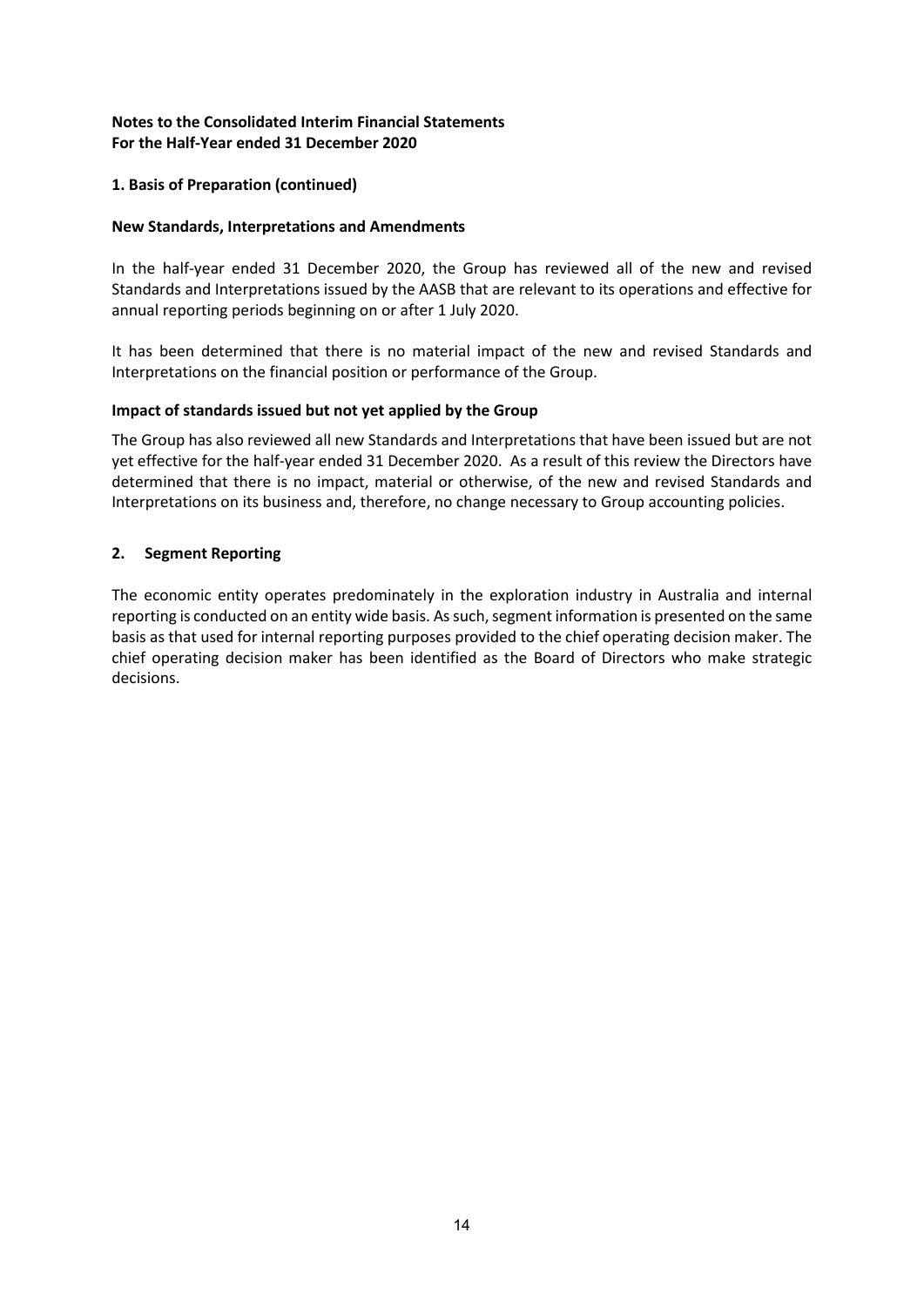### **3. Deferred Exploration, Evaluation and Development Costs**

|                                                | 31 December<br>2020 | 30 June<br>2020 |
|------------------------------------------------|---------------------|-----------------|
|                                                | \$                  | \$              |
| Transactions for the six months to 31 December |                     |                 |
| Exploration and evaluation phase:              |                     |                 |
| <b>Balance at 1 July</b>                       | 408,677             | 6,540,305       |
| Additions                                      | 248,592             | 764,324         |
| Exploration expenditure impairment             | (11, 107)           | (6,895,952)     |
| <b>Balance at 31 December</b>                  | 646,162             | 408,677         |
| Production phase:                              |                     |                 |
| <b>Balance at 1 July</b>                       |                     | 212,268         |
| Additions                                      |                     | 42,997          |
| Operating costs to Profit and Loss             |                     | (255, 265)      |
| <b>Balance at 31 December</b>                  |                     |                 |
|                                                |                     |                 |

# **4. Contributed Equity**

## **(a) Issued capital**

|                                                         | 31 December<br>2020 | 30 June<br>2020 |
|---------------------------------------------------------|---------------------|-----------------|
| 4,734,467,074 fully paid ordinary shares (30 June 2020: |                     |                 |
| 4,734,467,074)                                          | 63,920,369          | 63,920,369      |

#### **(b) Movements in Ordinary Shares**

|           |                        | No. of<br>Ordinary |            |
|-----------|------------------------|--------------------|------------|
| Date      | <b>Details</b>         | <b>Shares</b>      | S          |
| 01-Jul-20 | <b>Opening Balance</b> | 4,734,467,074      | 63,920,369 |
| 31-Dec-20 | <b>Closing balance</b> | 4,734,467,074      | 63,920,369 |

#### **(a) Listed Options**

Listed options on issue as at 31 December 2020:

| <b>Number on Issue</b> | Date Issued                   | <b>Expiry Date</b>            | <b>Exercise Price</b> |
|------------------------|-------------------------------|-------------------------------|-----------------------|
| 726,187,131            | 6 <sup>th</sup> February 2020 | 24 <sup>th</sup> January 2022 | \$0.006               |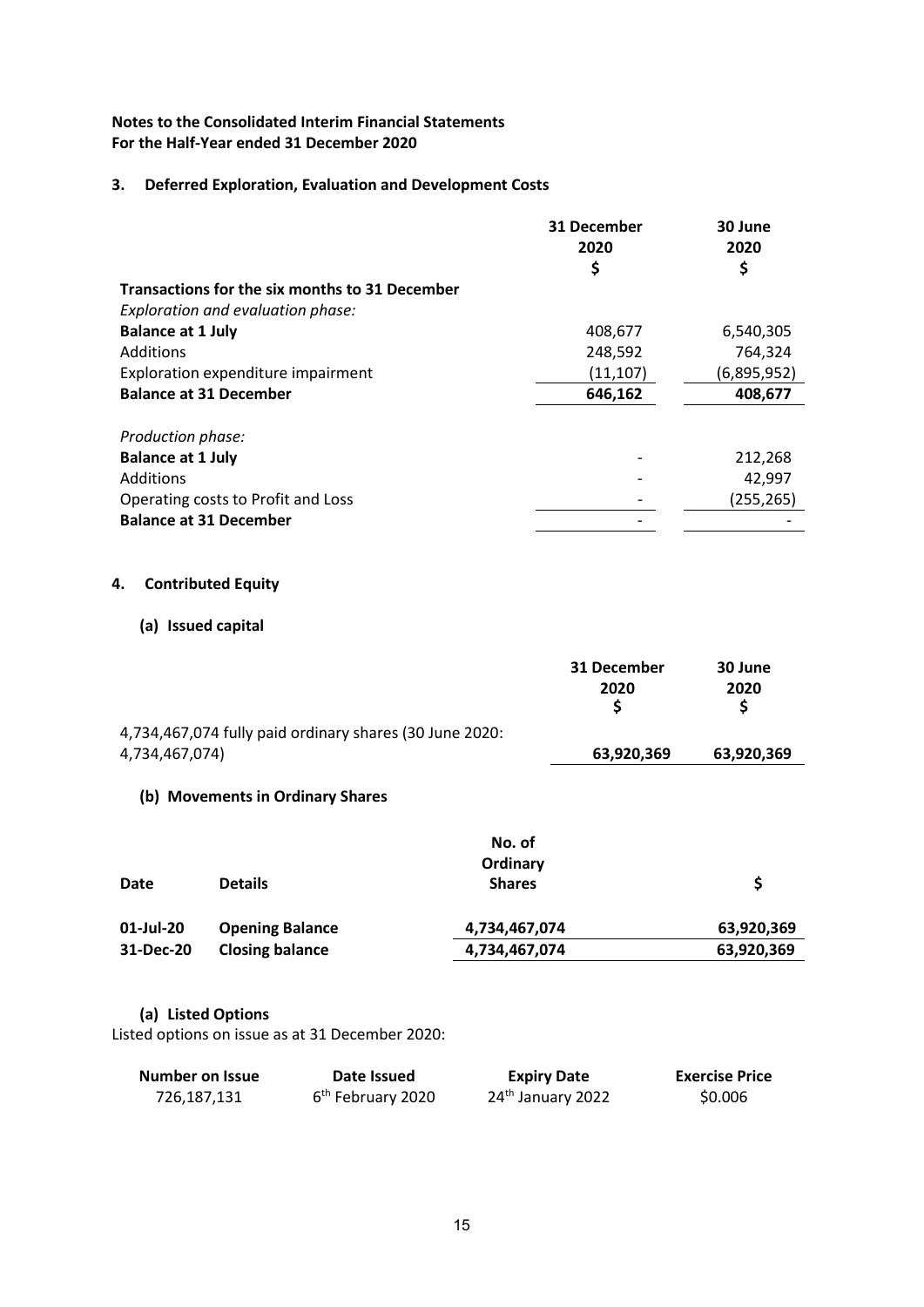#### **5. Reserves**

|                             | 31 December<br>2020 | 30 June<br>2020 |
|-----------------------------|---------------------|-----------------|
| Share based payment reserve | 320,000             | 320,000         |
|                             | 320,000             | 320,000         |

#### **(a) Nature and purpose**

The share-based payment reserve is used to record the fair value of Incentive Options issued by the Group. The unlisted options granted to personnel have been valued at \$320,000 (Non- Executive Directors \$50,000).

#### **(b) Movements in share-based payments reserve during the past two years**

|                             | <b>Number</b><br>of options<br>31 December<br>2020 | <b>Number</b><br>of options<br>31 December<br>2019 | S<br>31 December<br>2020 | 31 December<br>2019 |
|-----------------------------|----------------------------------------------------|----------------------------------------------------|--------------------------|---------------------|
| Opening balance             | 156,000,000                                        | 21,200,000                                         | 320,000                  | 91,400              |
| Expired during the period   |                                                    | (16,000,000)                                       | $\overline{\phantom{a}}$ | (81,000)            |
| Exercised during the period |                                                    |                                                    |                          |                     |
| Granted during the period   |                                                    | 156,000,000                                        |                          | 320,000             |
| Closing balance             | 156,000,000                                        | 161,200,000                                        | 320,000                  | 330,400             |

## **6. Commitments**

In order to maintain current rights of tenure to exploration permits, the Consolidated Entity is required to perform minimum exploration work commitments specified by DMIRS. Each of these work commitments has an associated indicative expenditure associated with it. The Group also has commitments with respect to its lease of office space.

These obligations are not provided for in the financial report and are due as follows:

| 1,683,310  |
|------------|
| 13,062,800 |
|            |
| 14,746,110 |
|            |

Permit commitments above will be met through either capital raisings, a "carry" from farm-in partners, or asset sales.

In order to ensure that the Group's permits remain in good order, discussions and negotiations with the relevant regulatory bodies take place on an as required basis to amend the timing and nature of permit work commitments where technically justified. Should the Group not be permitted to amend the timing or nature of permit work commitments, or have insufficient funds to satisfy those commitments, the Group risks having to relinquish title to those permit(s).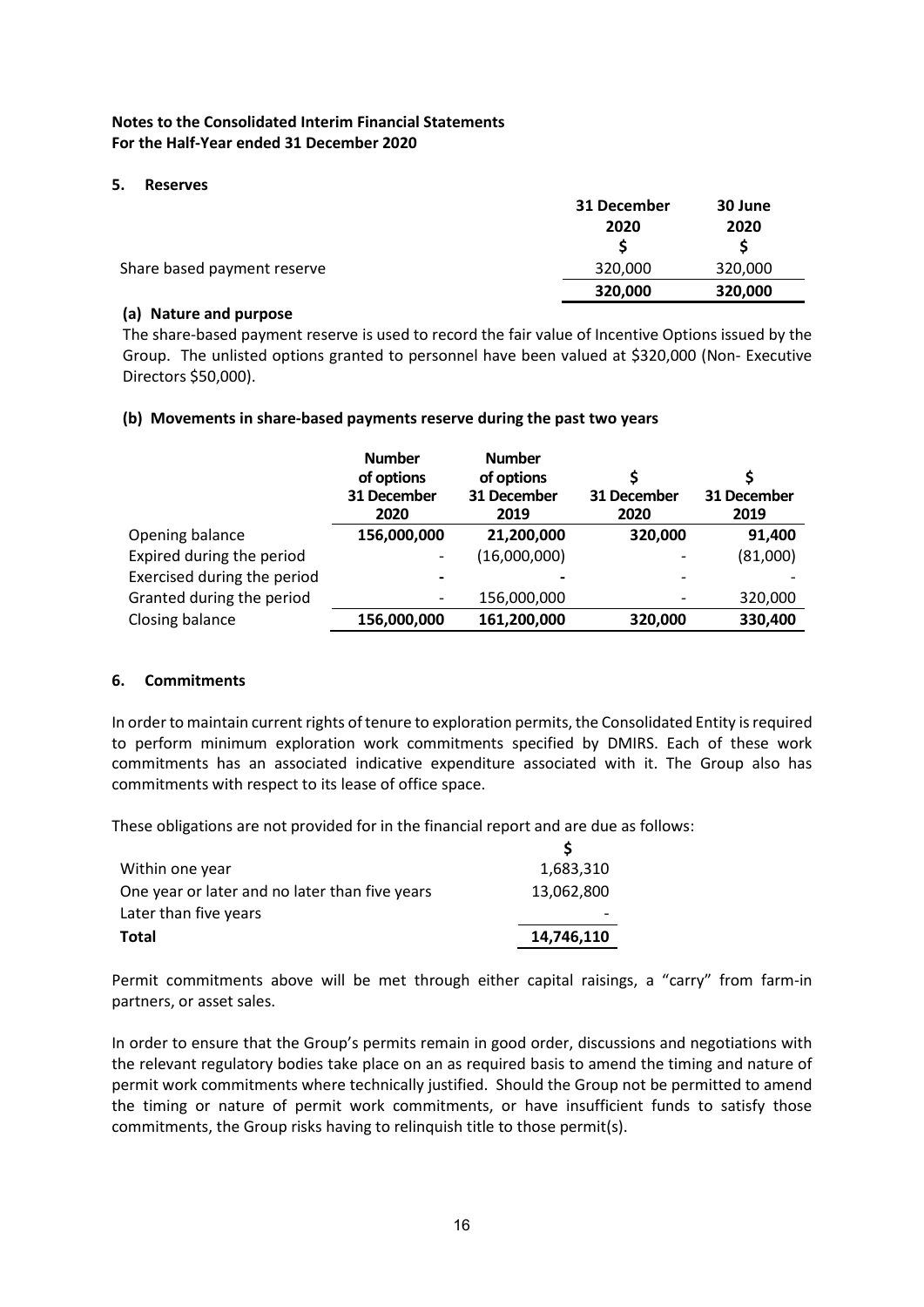## **7. Subsequent Events**

## **Capital Raising**

During January 2021 the Company completed a capital raising. The Company received proceeds of \$2,033,858, before costs.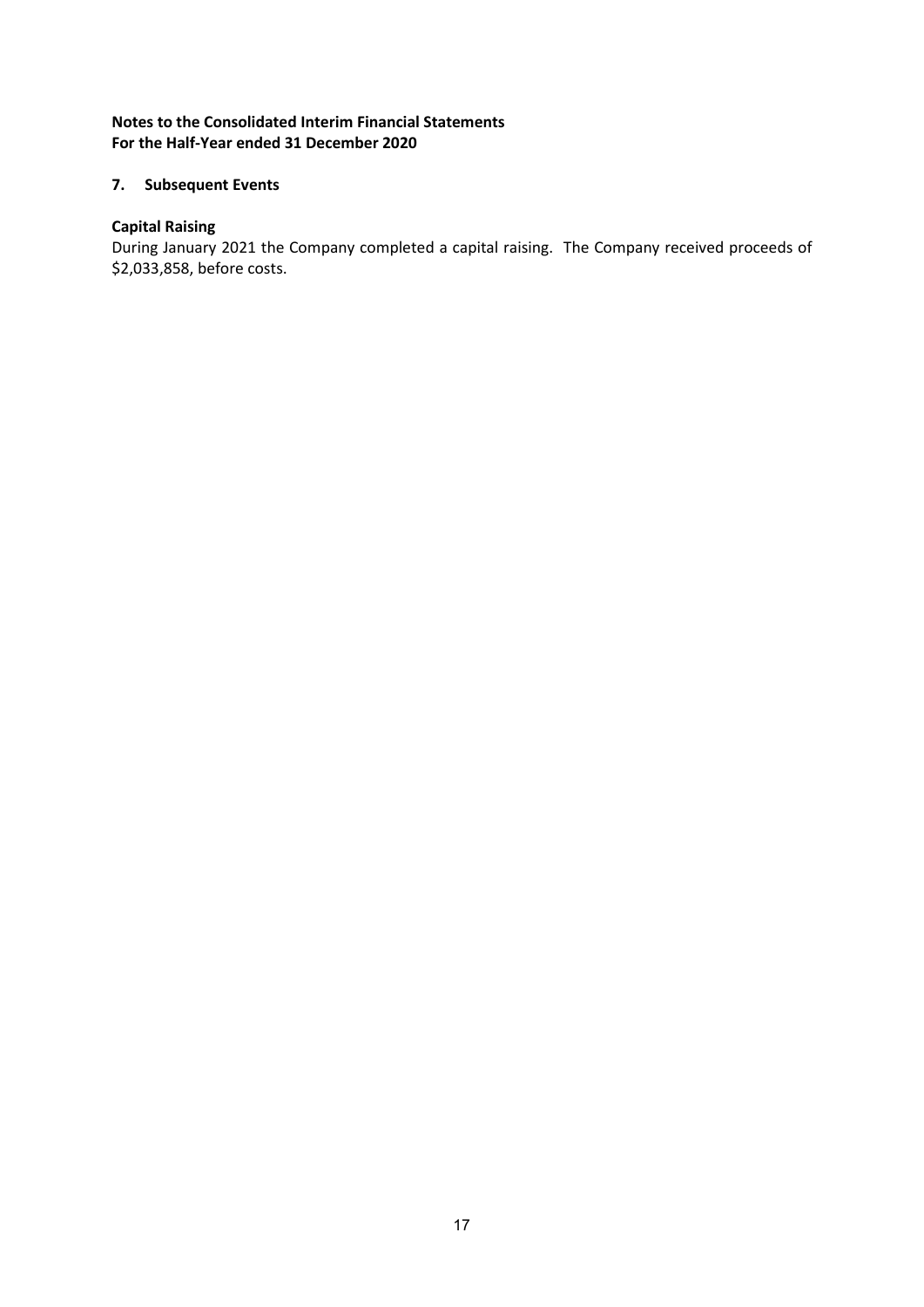

Level 1, Lincoln House, 4 Ventnor Avenue, West Perth WA 6005 P.O. Box 8716, Perth Business Centre WA 6849 Phone (08) 9486 7094 www.rothsayresources.com.au

#### **INDEPENDENT AUDITOR'S REVIEW REPORT TO THE MEMBERS OF**

#### **NORWEST ENERGY NL**

#### **Report on the Review of the Half-Year Financial Report**

#### *Conclusion*

We have reviewed the half-year financial report of Norwest Energy NL ("the Company"), and its controlled entities ("the Group"), which comprises the consolidated statement of financial position as at 31 December 2020, the consolidated statement of profit and loss and other comprehensive income, consolidated statement of changes in equity and consolidated statement of cash flows for the half-year ended on that date, a summary of significant accounting policies and other explanatory information, and the directors' declaration.

Based on our review, which is not an audit, we have not become aware of any matter that makes us believe that the accompanying half-year financial report of the Group does not comply with the *Corporations Act 2001* including:

- (i) giving a true and fair view of the Group's financial position as at 31 December 2020 and of its performance for the half-year ended on that date; and
- (ii) complying with Accounting Standard AASB 134 *Interim Financial Reporting* and the *Corporations Regulations 2001*.

#### *Basis for Conclusion*

We conducted our review in accordance with ASRE 2410 *Review of a Financial Report Performed by the Independent Auditor of the Entity*. Our responsibilities are further described in the *Auditor's Responsibilities for the Review of the Financial Report* section of our report. We are independent of the Group in accordance with the auditor independence requirements of the *Corporations Act 2001* and the ethical requirements of the Accounting Professional and Ethical Standards Board's APES 110 *Code of Ethics for Professional Accountants (including Independence Standards)* ("the Code") that are relevant to our audit of the annual financial report in Australia. We have also fulfilled our other ethical responsibilities in accordance with the Code.

#### *Independence*

We confirm that the independence declaration required by the *Corporations Act 2001* which has been given to the directors of the Company would be in the same terms if given to the directors as at the time of this auditor's review report.